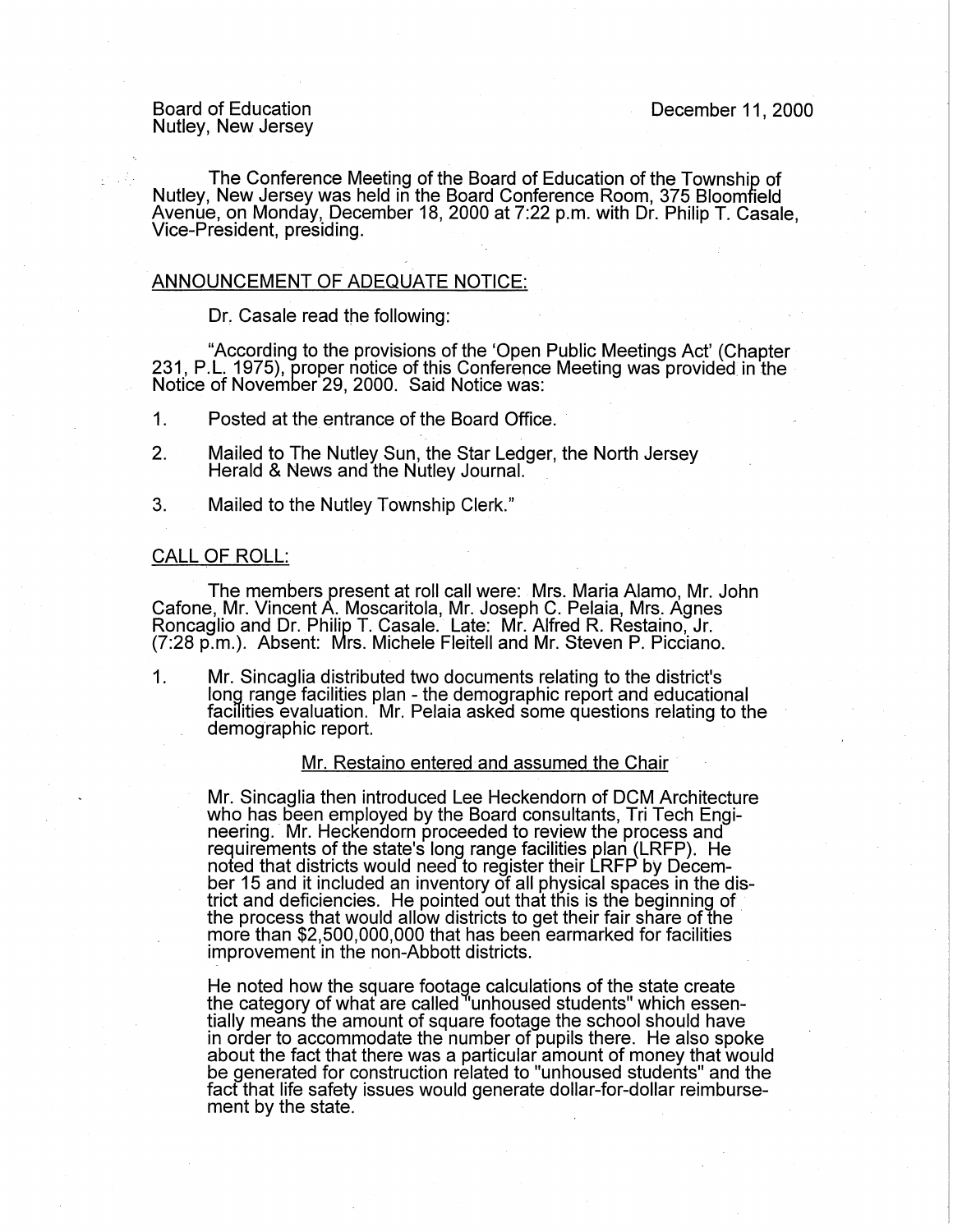Mr. Moscaritola asked about strategies of packaging proposals for maximizing state aid.

Mr. Catone asked questions about whether athletic fields were covered and it was determined that perhaps the exterior bleachers in the Oval might be considered a life safety issue.

Mr. Heckendorn indicated that Nutley is ripe for a major bond referendum at this time. The decisions made now will be impacting the district for the next 50 years. He also pointed out that we have to look at the buildings in terms of the programs we want to take place there. He also indicated that the Board of Education needs to be united in this and must recognize there will be some people that will simply not ever be convinced of the need to take action.

Mr. Cafone wanted to know if items were missed could they be added, to which Mr. Heckendorn replied that the plan could be amended at any time in the future. He also noted that construction costs are escalating because of the demand and any district would be foolish not to take part in the state money that is available at this time.

Mr. Heckendorn concluded his presentation at 9:20 p.m. and Mr. Restaino declared a recess at that time. The meeting resumed at 9:34 p.m.

- 2. Mr. Sincaglia noted that the Board would be considering a lengthy resolution at the December 18 public meeting dealing with refinancing the outstanding debt obligations we had with the Essex County Improvement Authority. He noted that if the efforts were successful there would be a savings in the cost of future debt service. He also noted that there were no cost implications for the Board of Education should the effort not be successful.
- 3. Mr. Sincaglia noted that the Athletic Department had requested that admission be charged at Floyd Hall Arena when Nutley is the home team for ice hockey. It was pointed out that Nutley is the only school using Floyd Hall Arena not charging admission.

He further stated that the Arena would provide two passes per player and we would be entitled to 50% of the gross receipts. He also indicated he had had a discussion with the ice hockey club and they had requested if this arrangement were approved that the admission receipts be credited against their obligation to partially fund the program.

After a brief discussion it was agreed that the admission charge should be instituted and any proceeds be credited towards the hockey booster group's payment so long as they were still funding a portion of the program.

#### RESOLUTION TO CLOSE MEETING TO THE PUBLIC:

Mr. Restaino asked Mr. Sincaglia to read the following resolution:

WHEREAS, the Board of Education will be discussing matters exempt from public discussion pursuant to N.J.S.A. 10:4-12,

NOW, THEREFORE, BE IT RESOLVED, That the Board of Education adjourn to closed executive session at this time to discuss personnel and legal matters, and